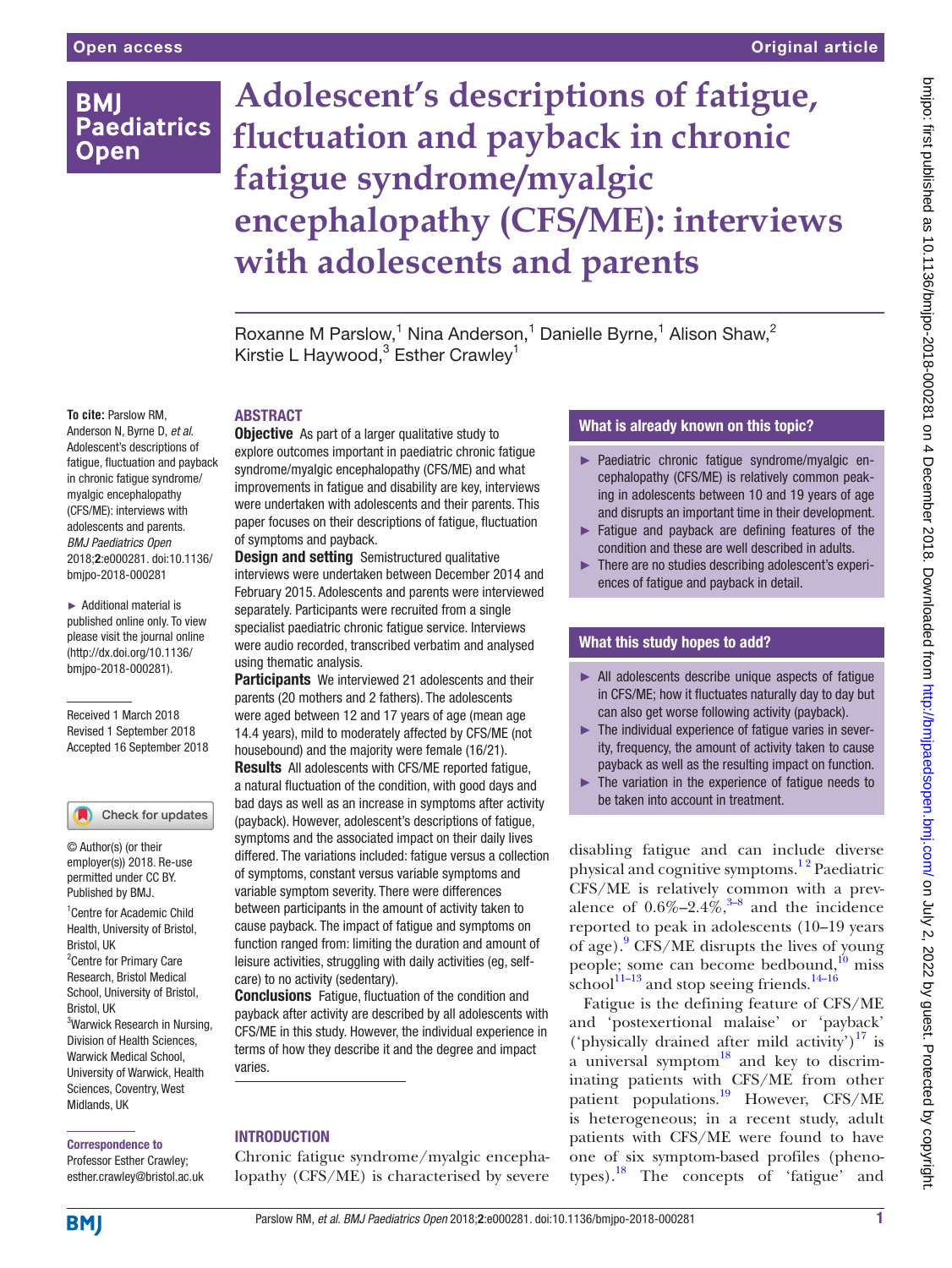'payback' are complex as a range of aspects are currently described and measured in CFS/ME and there is little agreement on which are most important.<sup>[20 21](#page-5-3)</sup> Consensus is needed in order to be able to accurately assess the impact of fatigue and payback on patients and measure improvement from treatment. Recently, adults with CFS/ ME described the nature of fatigue as three distinct domains: tiredness, fatigue and exhaustion. $22$  However, there is less qualitative evidence in children. As part of a larger study investigating outcomes important in paediatric CFS/ME, $^{23}$  detailed data arose relating to fatigue, fluctuation of symptoms and payback and this paper aims to describe adolescents' experiences and descriptions of these domains.

## **METHODS** Study design

As part of a larger qualitative study exploring outcomes important in paediatric CFS/ME, semistructured interviews were undertaken with adolescents with CFS/ME and their parents (separately) between December 2014 and February 2015. We felt both perspectives were important to understand the overall impact of CFS/ME.

#### **Participants**

Adolescents aged between 12 and 17 years, diagnosed with mild to moderate CFS/ME (not housebound) $^{2}$  and their parents, were recruited from a specialist paediatric chronic fatigue service in South West England. We aimed to recruit a range of participants (age, gender and disease severity) through maximum variation purposive sampling.<sup>24</sup> Families were approached in outpatient clinics, given the appropriate patient information sheets and later contacted by a researcher to arrange an interview. Written consent was obtained from both parents and adolescents in person, prior to the start of the interview.

#### Data collection

Previous work exploring how quality of life is impacted by a childhood disorder was reviewed to help inform the development of the topic guide.<sup>[25–28](#page-5-7)</sup> The guide included questions on the overall impact of CFS/ME, how participants would know if they were better/worseor recovered and incorporated a card ranking exercise (online [supple](https://dx.doi.org/10.1136/bmjpo-2018-000281)[mentary appendix A\)](https://dx.doi.org/10.1136/bmjpo-2018-000281). Participants were asked to rank 15 different areas of life impacted by having CFS/ME identified through previous work,  $15\frac{29}{2}$  in order of importance and discuss each card in further detail. Fatigue, fluctuation and payback were previously identified as important to children with  $CFS/ME^{15}$  29<sup>'</sup> and therefore included in the card ranking exercise. This paper analyses the detailed qualitative data collected in these areas. Adolescents were mostly interviewed alone; however, in four interviews, a parent was present in the room when their child was interviewed. Interviews were undertaken in participant's own homes and one in the hospital.

### Data analysis

Interviews were recorded on an encrypted digital audio recorder and transcribed verbatim. Transcripts were checked for accuracy, anonymised and uploaded to NVIVO  $10^{30}$  to help organise the data and undertake thematic analysis to report patterns (themes) within  $data.<sup>31</sup>$  Transcripts for the subgroups (adolescents vs parents and mild-moderate severity) were coded separately in NVIVO and the groups were then compared to search for similarities and differences in the data.<sup>[32 33](#page-5-11)</sup>

Data analysis started using deductive (anticipated) codes of the health outcomes outlined in the card ranking exercise identified from previous research. Transcripts were then read and re-read to further develop inductive (emergent) codes using participants' own language of their descriptions of fatigue, symptoms, fluctuation and payback in detail, producing a long list of codes (online [supplementary appendix B\)](https://dx.doi.org/10.1136/bmjpo-2018-000281). The coding was reviewed as interviews progressed merging or separating codes based on participants' descriptions.<sup>34</sup> Interviews continued until we reached data saturation where new interviews produced little or no change to the inductive codes.[35](#page-5-13) Ten transcripts (five adolescents, five parents) were double coded (NA) and compared to improve the trustworthiness of the analyses.<sup>36</sup>

## **RESULTS**

#### **Participants**

We interviewed 43 participants: 21 adolescents (12–17 years old, mean 14.4 years) and their parents (20 mothers and 2 fathers—2 parents from 1 family were interviewed). The majority of adolescents were female  $(16/21)$  $(16/21)$  $(16/21)$  and mildly affected by CFS/ME  $(17/21)$ .<sup>2</sup> Five families initially approached did not participate due to lack of time or being too ill at the time.

#### Summary of findings

All adolescents with CFS/ME report fatigue, a natural fluctuation of the condition, as well as an increase in fatigue and symptoms after activity (payback). However, the experience was highly variable between participants. The results describe: (1) adolescents descriptions of fatigue (fatigue vs collection of symptoms, constant vs variable symptoms and variable symptom severity); (2) fluctuation of fatigue and symptoms (good days and bad days); (3) increase in fatigue and symptoms following activity (payback) and (4) the impact of fatigue and symptoms on function (limiting leisure activities, reduced daily activities and becoming sedentary).

## Adolescents descriptions of fatigue

All adolescents reported tiredness and a lack of energy. Adolescents mostly used the term 'tired', but also described 'drowsiness' feeling 'worn out', 'heavy' or 'drained'. Problems sleeping and difficulties waking up were key features associated with fatigue, 'waking up is the hardest bit' (C10, female 13).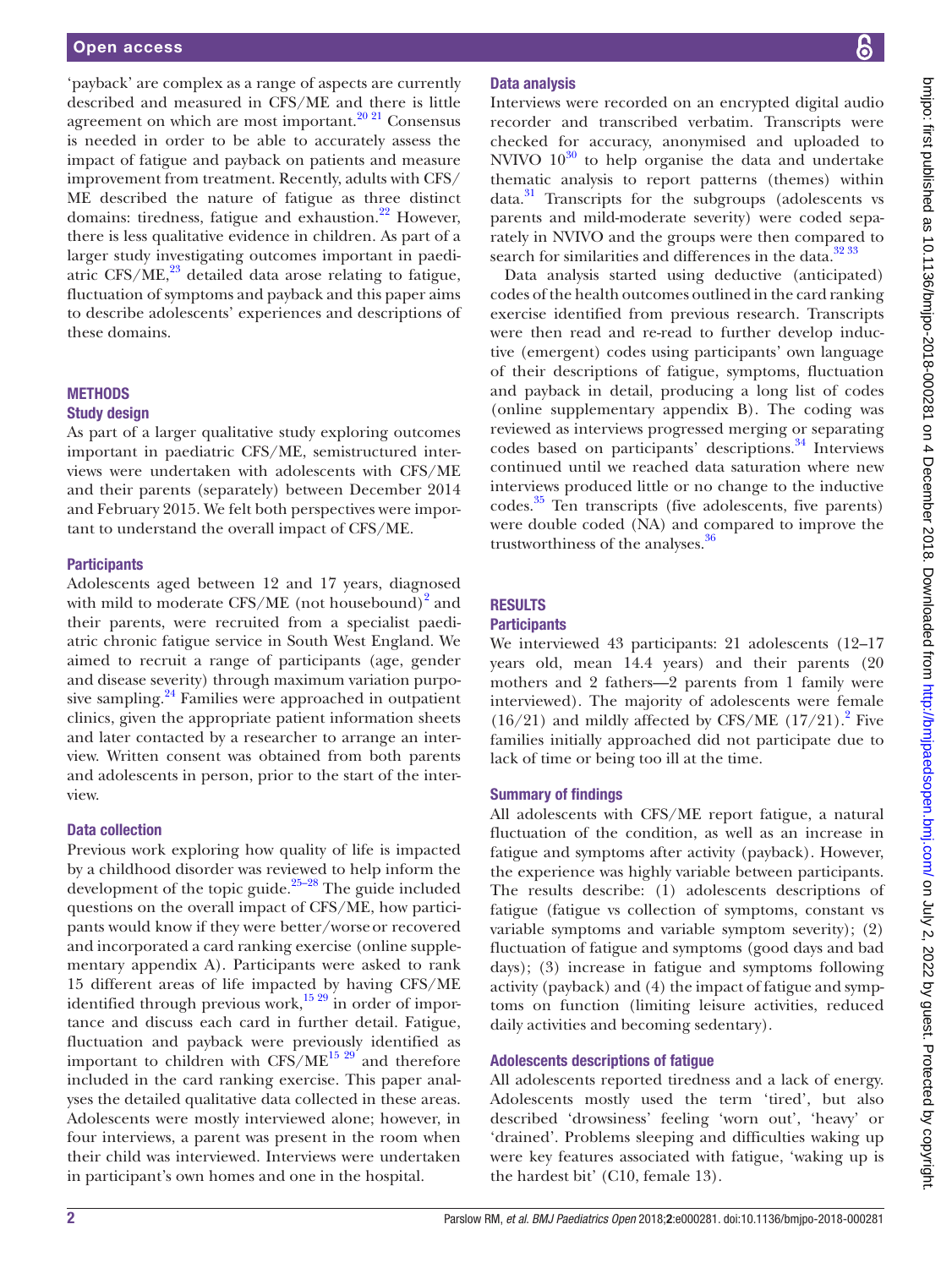I would wake up and I would just feel like I'm dead, like just like I can't get up out of bed. It's horrible. (C17, male 17)

Parents confirmed that mornings were problematic:

…it was a struggle to get her up big, big struggle to get her up. We would be in and out of her bedroom for ages trying to wake her up, or keep her awake. (P19, mother of female 15).

## Fatigue versus a collection of symptoms

Some adolescents described only experiencing 'tiredness', whereas others described a collection of severe symptoms:

There's no really symptoms of it for me, there's no pain or anything, apart from tiredness. (C16, male, 12)

…it's just when it's a combination of being tired, headache, feeling sick, like achy, then it's just like exhausting. (C7, female 17)

Some adolescents felt tiredness was the most bothersome symptom, whereas for others, symptoms such as headaches and feeling sick had the most significant impact:

Yeah, I'd be able to live with my headaches...It's really just exhaustion they stop, it stops you doing things. (C1, female 14)

Probably getting rid of the headaches and the sickness, because the tiredness isn't too bad, but constantly feeling sick is really annoying. (C11, female 16)

## Constant versus variable symptoms

How often symptoms occurred differed between participants as well as changing on a daily basis. Some adolescents described how certain symptoms were constant, 'Achiness, headaches are the main two that they are constant' (C7, female 17). Tiredness was mostly constant, 'tired all the time' (C5, male 12). Parents reflected on this too, 'he was just so tired all the time' (P16, mother of male 12). However, for some adolescents it varied, 'sometimes I'm tired, sometimes I'm not' (C16, male 12).

## Variable symptom severity

Adolescents and their parents often talked about how some symptoms would change in how severe they were. Symptoms were described as being: 'really bad', 'really worn out'. For some, all symptoms became worse with severe tiredness, 'symptoms are like, not as bad as they are when I'm really tired.' (C3, female 13). Adolescents

could articulate different levels of tiredness and the effect this had on their ability to do things:

…like there can be a tiredness where like you just you don't want to get up, and there can be one where you just like you can't do much stuff. So you can be tired and you can be really tired. (C12, male 13).

…she calls it her normal tiredness and her bad tiredness. (P9, mother of female 13)

## Fluctuation of fatigue and symptoms

Adolescents and parents reflected on how CFS/ME naturally fluctuates. CFS/ME was felt to be 'unpredictable'. Parents described the variation in their child's symptoms 'he might have one minor symptom on a good day.' (P12, mother of male 13) and physical function, '1day she could be going out for a walk then the next day she might asleep' (P6, mother of female 15). Adolescents and parents felt that fluctuation occurred independent of a trigger or overexertion the previous day and found the unpredictability bothersome:

I think it does fluctuate on its own… so yesterday was obviously a bad day, but the day before that I hadn't done anything kind of heavy. (C18, female, 17)

it's not like we pushed too hard. (P1, mother of female 14).

## Good versus bad days

Adolescents and parents recognised patterns of good and bad days:

I have good days most of the week, and then feel terrible for about 3days. (C12, male 13)

She's not been well, she doesn't really have many good days. (P6, mother of female 15).

Adolescents described bad days where there was an increase in symptoms and tiredness, they found it harder to do things and they got low in mood: 'the bad days, you just, you can't er, really er, get out of bed' (C2, female 12). Parents felt they were able to instantly recognise a worse day based on adolescent's physical signs and mood, 'All I have to do is look at her, I can just tell in her eyes.' (P1, mother of female 14).

In contrast to bad days, adolescents painted a wholly different picture of how they felt on good days, such as having energy, less severe symptoms, an increase in activities: 'I do go to school more when I'm feeling better' (C4, female 13). Adolescents recognised that they felt happier and were more sociable on better days, 'I'll be all happy and I'll be downstairs and talking to everyone non-stop…' (C19, female 15) and parents described their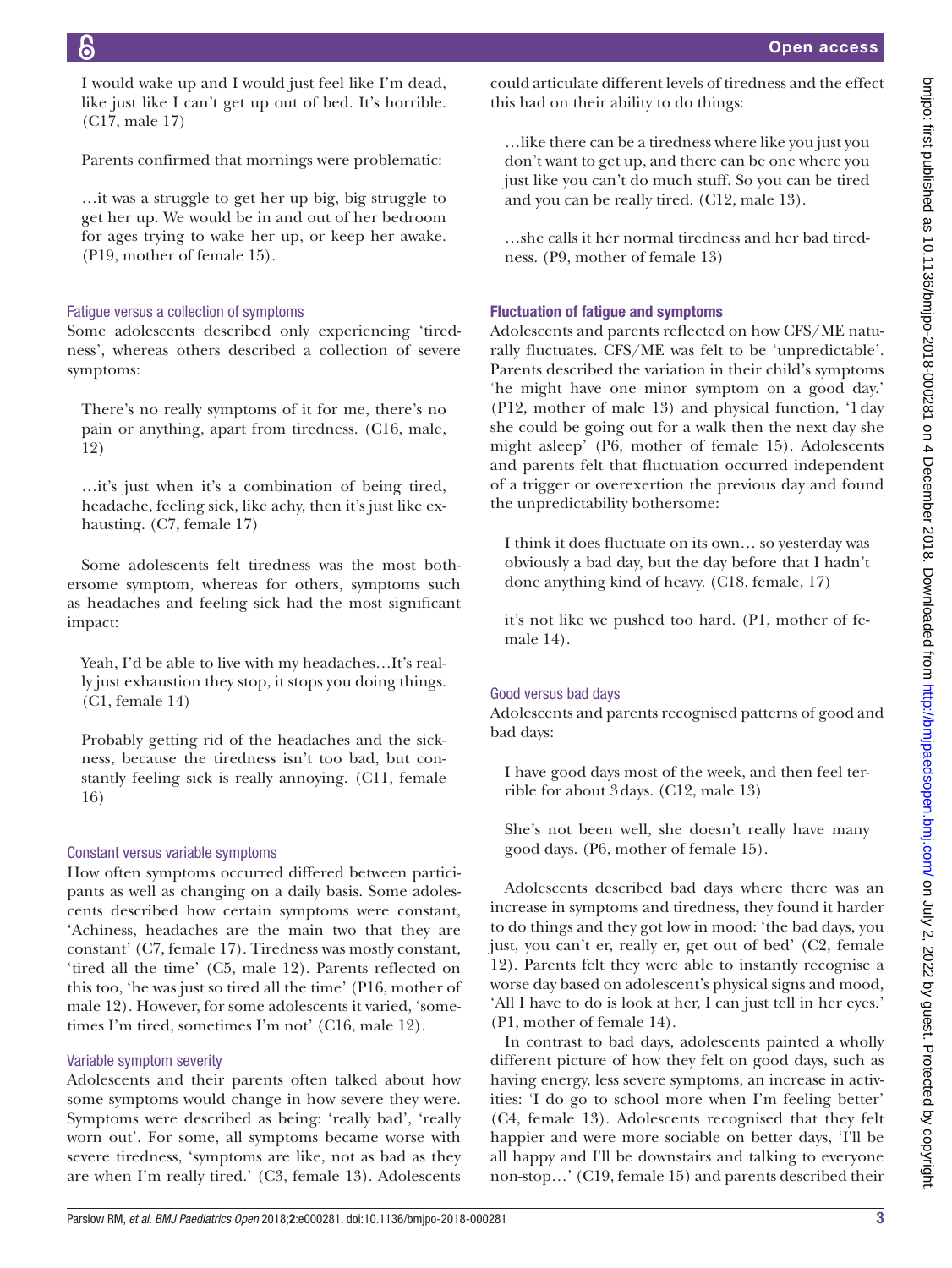child with CFS/ME as having two different personalities which allow them to tell what type of day they are having 'when she's feeling better she's a different child' (P9 mother of female 13).

## Increase in fatigue and symptoms following activity (payback)

As well as the natural fluctuation of the condition, adolescents with CFS/ME and their parents talked about the 'payback' that can occur after activity. All adolescents described an extreme level of tiredness and feeling ill with CFS/ME that can occur after activity, 'but if I do any type of activity I will be worse the next day' (C3, female 13). Payback was described as: 'wiped out', 'absolute crash', 'knocked me out', 'zonked out' and 'out cold'.

There were differences in the amount and type of activity taken to result in payback. Some adolescents felt they got payback from all types of activity: 'but if I do any type of activity I will be worse the next day' (C3, female, aged 13). Other adolescents got payback from managing several activities in 1day:

a full day of college, and then driving lesson, my concentration for that hour it's fine, but then it completely knocks me for like that evening. So I just have to go careful really. (C8, female 17).

Adolescents questioned whether enjoyable activities were worth it and were often very bothered by payback; it impacted their desire to participate as they were aware of the potential consequences and therefore, it 'held them back' from doing things.

I will feel completely wiped out and I won't want to do it again. (C5, male 12).

## The impact of fatigue and symptoms on function Limiting leisure activities

Adolescents were limited in the amount of time they could spend on activities, which ranged from minutes, '5min' to hours, 'an hour at the most'. One parent commented how her child might be able to do a one off short activity, like 'lift an object' but would struggle to sustain it 'because that's an instantaneous one off thing and the others are maintained exertion' (P20, mother of female 13). Adolescents described how even if they attempted activity, this would be for a short duration and they would suddenly feel limited:

…I'd had two lessons and I just felt like I just couldn't carry on, I just felt really heavy… (C18, female 17)

As a result, participants reduced school attendance, sport, hobbies and leisure activities due to their physical limitations. They wanted to be able to do what normal teenagers their age were doing and not have to think about how long they could do it for.

…I can't go out for too long otherwise I will be really tired. (C16, male 12)

## Struggling with basic daily activities

Some adolescents described severe tiredness: 'falling asleep and not being able to keep my eyes open.' (C6, female 15). Tiredness directly impacted on adolescents' movement, mobility and physical ability to do daily activities. Those who were moderately affected at the time of the interview more often described problems with selfcare such as washing, 'I can't like have a bath by myself' (C3, female 13) and getting dressed, 'I could hardly even get dressed because I could barely stand up' (C12, male 13) as a direct result of fatigue. Adolescents and parents talked about particular problems with walking. This ranged from being limited in walking up stairs and short distances, to not being able to sustain walking for a prolonged period of time:

…I like limped every time I walked because like my legs would feel really weak. (C12, male 13)

I still go out for like walks but I don't go as far as when I'm ill. (C13, female 17).

## No activity (sedentary)

When fatigue and symptoms were worse, this resulted in adolescents being very sedentary, 'I would just sit in bed or on the sofa and watch TV for the whole day, because that's all that I could do.' (C16, male 12). Parents reflected on how their child would: 'just sit around' and they often had to physically help their child, 'we were carrying her up the stairs'. Due to their physical limitations, adolescents often did not leave the house:

have to stay at home probably most of the time on the sofa asleep rather than doing anything else. (C11, female 16)

Adolescents felt like life was 'dull' as they were always tired and could not enjoy activities: 'nothing is exciting or fun anymore.' They also described a lack of motivation to do things and withdrawal: 'I will just stay upstairs for the day. Don't really want to socialise.' (C19, female 15).

## **DISCUSSION**

Fatigue, fluctuation and payback were described by all adolescents with CFS/ME in this study. However, the individual experience in terms of how they describe it and the degree and impact varies. This study highlights key aspects of fatigue described by adolescents with CFS/ME including: sleep problems, problems waking, fluctuation, payback (feeling tired after activity), problems with the duration of activities, daily activities, mobility and being sedentary.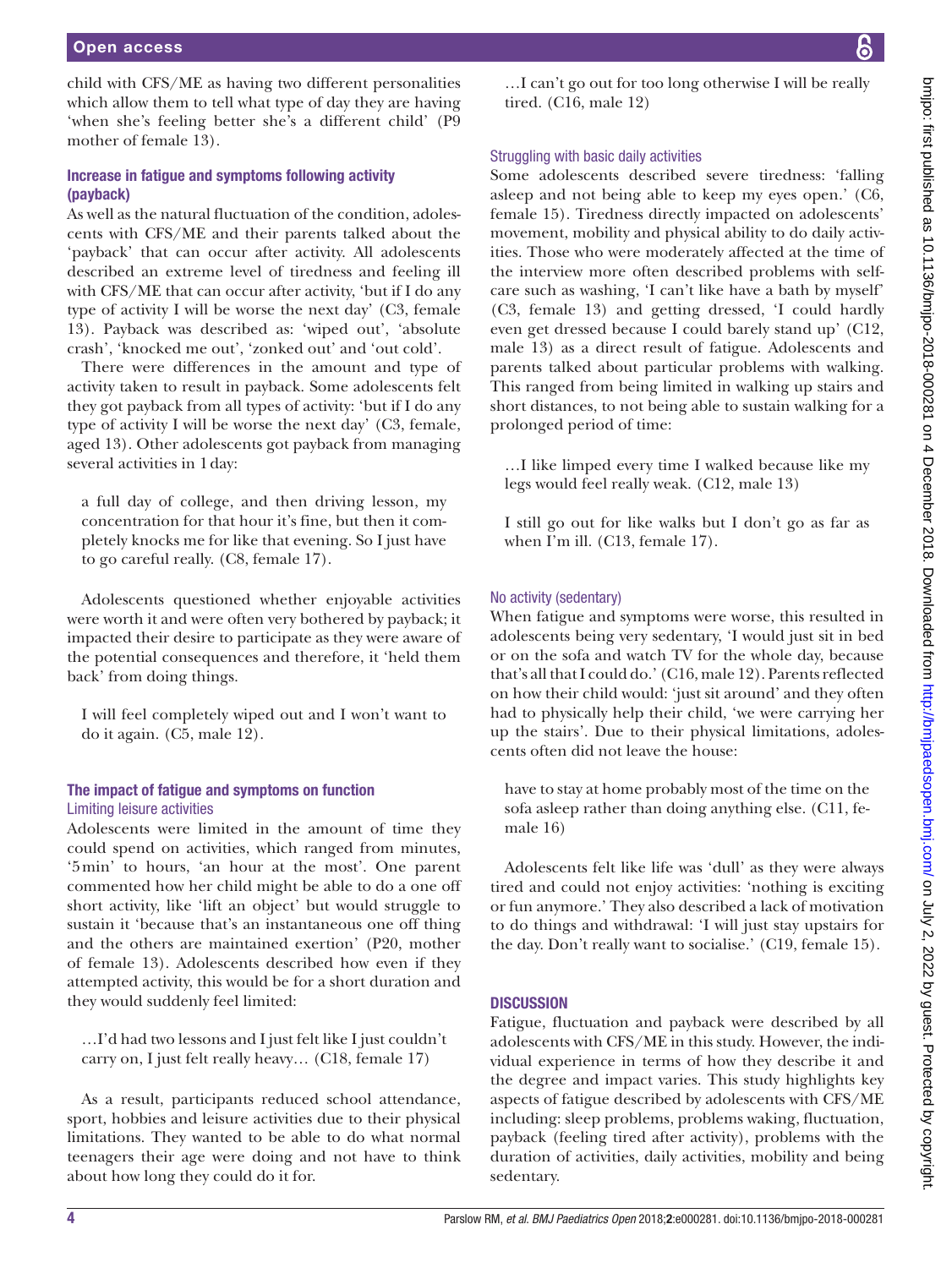### Strengths and limitations of the study

This is the largest qualitative study of adolescents with CFS/ ME and their parents to date (n=43). The sample included adolescents across what may be considered a wide developmental age range. However, fewer males and moderately affected patients were recruited reducing opportunities to explore differences they might experience. $^{24}$  Only two fathers were interviewed as mothers were mostly present when recruiting families from outpatient clinics. Further research is needed to explore their experiences. The sample was limited to English speaking families from a single site. Nevertheless, it is the largest specialist service in the UK covering a wide region. Most adolescents were interviewed alone without a parent present which may have reduced socially desirable answers.<sup>37</sup> <sup>38</sup> Differences between subgroups were considered in the analysis; no major differences emerged between children and parents when describing fatigue, symptoms and their impact; however, moderately affected children described more problems with self-care. The data analysis was systematic and rigorous; double coding contributed to the checking and interpretation of data by independent researchers.<sup>34 39</sup>

#### Previous research

Payback was described by all adolescents and has been found to be a universal symptom in adults with CFS/ ME.<sup>[18](#page-5-1)</sup> Similar to adults with CFS/ME who described fatigue as: tiredness (feeling heavy, sleep disturbance), fatigue (eg, waking up tired, reduced daily activities) and exhaustion (eg, physical collapse, 'so tired I fall over'), $2^2$ adolescents in this study described the same domains but 'payback' was used instead of 'exhaustion' and they did not always say 'fatigue' caused sedentary days. Our results are consistent with previous research where children described the intensity of symptoms fluctuating as well as 'overextension' making it worse, resulting in 'paying the price.'<sup>1540</sup>

This study details the extremely individual and variable nature of CFS/ME. Whereas one teenager may experience constant fatigue and get payback after managing several activities, another may have a range of symptoms that vary and any activity would result in an increase in symptom severity. All experienced good days and bad days appearing better on good days and able to do more, often returning to school or activities. Differences between mild and moderately affected patients were highlighted as those moderately affected described more problems with self-care.

## **CONCLUSION**

In this study, adolescents described key aspects of fatigue, fluctuation of symptoms and the impact this had on their activity. Paediatricians need to be aware of how adolescents describe the physical experience of CFS/ME.

Acknowledgements We would like to thank all the participants who took part in the study. We are grateful for the support of the clinicians at the specialist paediatric CFS/ME service who helped to identify and recruit participants.

Contributors RMP, EC, AS and KLH designed the study. RMP, NA and DB collected the data. RMP and NA analysed the data. All authors contributed to the interpretation of results and to drafting this paper. All authors have read and approved the final version of the manuscript.

Funding This work was supported by a University of Bristol PhD Scholarship. EC is funded by the National Institute for Health Research (Senior Research Fellowship, SRF-2013- 06-013).

Disclaimer The views expressed in this publication are those of the authors and not necessarily those of the NHS, the National Institute for Health Research or the Department of Health.

Competing interests EC was the medical advisor for the Association for Young people with ME (AYME) until 2017.

Patient consent Not required.

Ethics approval Full ethical approval was obtained from the NRES Committee North West (08/04/2014, ref 14/NW/0170). An amendment to use one-to-one interviews with adolescents, parents and clinicians who are unable to attend focus groups and to include exploration of important outcomes was approved (21/10/2014, ref 14/NW/0770). Relevant R&D approval was obtained from the RNHRD (20/06/2014, ref-RBB 427).

Provenance and peer review Not commissioned; externally peer reviewed.

Open access This is an open access article distributed in accordance with the Creative Commons Attribution 4.0 Unported (CC BY 4.0) license, which permits others to copy, redistribute, remix, transform and build upon this work for any purpose, provided the original work is properly cited, a link to the licence is given, and indication of whether changes were made. See: [https://creativecommons.org/](https://creativecommons.org/licenses/by/4.0/) [licenses/by/4.0/](https://creativecommons.org/licenses/by/4.0/).

#### **REFERENCES**

- <span id="page-4-0"></span>1. RCPCH. *Evidence Based Guideline for the Management of CFS/ ME (Chronic Fatigue Syndrome/Myalgic Encephalopathy) in Children and Young People*. London: Royal College of Paediatrics and Child Health, 2004.
- <span id="page-4-6"></span>2. NICE. Chronic fatigue syndrome/myalgic encephalomyelitis (or encephalopathy) Diagnosis and management of CFS/ME in adults and children: In. *Vol NICE clinical guideline 53*. London: National Institute for Health and Care Excellence, 2007.
- <span id="page-4-1"></span>3. Rimes KA, Goodman R, Hotopf M, *et al*. Incidence, prognosis, and risk factors for fatigue and chronic fatigue syndrome in adolescents: a prospective community study. *[Pediatrics](http://dx.doi.org/10.1542/peds.2006-2231)* 2007;119:e603–e609.
- 4. Chalder T, Goodman R, Wessely S, *et al*. Epidemiology of chronic fatigue syndrome and self reported myalgic encephalomyelitis in 5-15 year olds: cross sectional study. *[BMJ](http://dx.doi.org/10.1136/bmj.327.7416.654)* 2003;327:654–5.
- 5. Crawley EM, Emond AM, Sterne JAC. Unidentified Chronic Fatigue Syndrome/myalgic encephalomyelitis (CFS/ME) is a major cause of school absence: surveillance outcomes from school-based clinics. *[BMJ Open](http://dx.doi.org/10.1136/bmjopen-2011-000252)* 2011;1:e000252.
- 6. Crawley E, Hughes R, Northstone K, *et al*. Chronic disabling fatigue at age 13 and association with family adversity. *[Pediatrics](http://dx.doi.org/10.1542/peds.2011-2587)* 2012;130:e71–e79.
- 7. Haines LC, Saidi G, Cooke RW. Prevalence of severe fatigue in primary care. *[Arch Dis Child](http://dx.doi.org/10.1136/adc.2003.039917)* 2005;90:367–8.
- 8. Nijhof SL, Maijer K, Bleijenberg G, *et al*. Adolescent chronic fatigue syndrome: prevalence, incidence, and morbidity. *[Pediatrics](http://dx.doi.org/10.1542/peds.2010-1147)* 2011;127:e1169–e1175.
- <span id="page-4-2"></span>9. Bakken IJ, Tveito K, Gunnes N, *et al*. Two age peaks in the incidence of chronic fatigue syndrome/myalgic encephalomyelitis: a population-based registry study from Norway 2008-2012. *[BMC Med](http://dx.doi.org/10.1186/s12916-014-0167-5)* 2014;12:167.
- <span id="page-4-3"></span>10. Rangel L, Garralda ME, Levin M, *et al*. The course of severe chronic fatigue syndrome in childhood. *[J R Soc Med](http://dx.doi.org/10.1177/014107680009300306)* 2000;93:129–34.
- <span id="page-4-4"></span>11. Winger A, Kvarstein G, Wyller VB, *et al*. Health related quality of life in adolescents with chronic fatigue syndrome: a cross-sectional study. *[Health Qual Life Outcomes](http://dx.doi.org/10.1186/s12955-015-0288-3)* 2015;13:96.
- 12. Crawley E, Sterne JA. Association between school absence and physical function in paediatric chronic fatigue syndrome/myalgic encephalopathy. *[Arch Dis Child](http://dx.doi.org/10.1136/adc.2008.143537)* 2009;94:752–6.
- 13. Crawley EM, Emond AM, Sterne JA. Unidentified chronic fatigue syndrome/myalgic encephalomyelitis (cfs/me) is a major cause of school absence: Surveillance outcomes from school-based clinics. *[BMJ Open](http://dx.doi.org/10.1136/bmjopen-2011-000252)* 2011;1:e000252–6.
- <span id="page-4-5"></span>14. Taylor RR, O'Brien J, Kielhofner G, *et al*. The occupational and quality of life consequences of chronic fatigue syndrome/